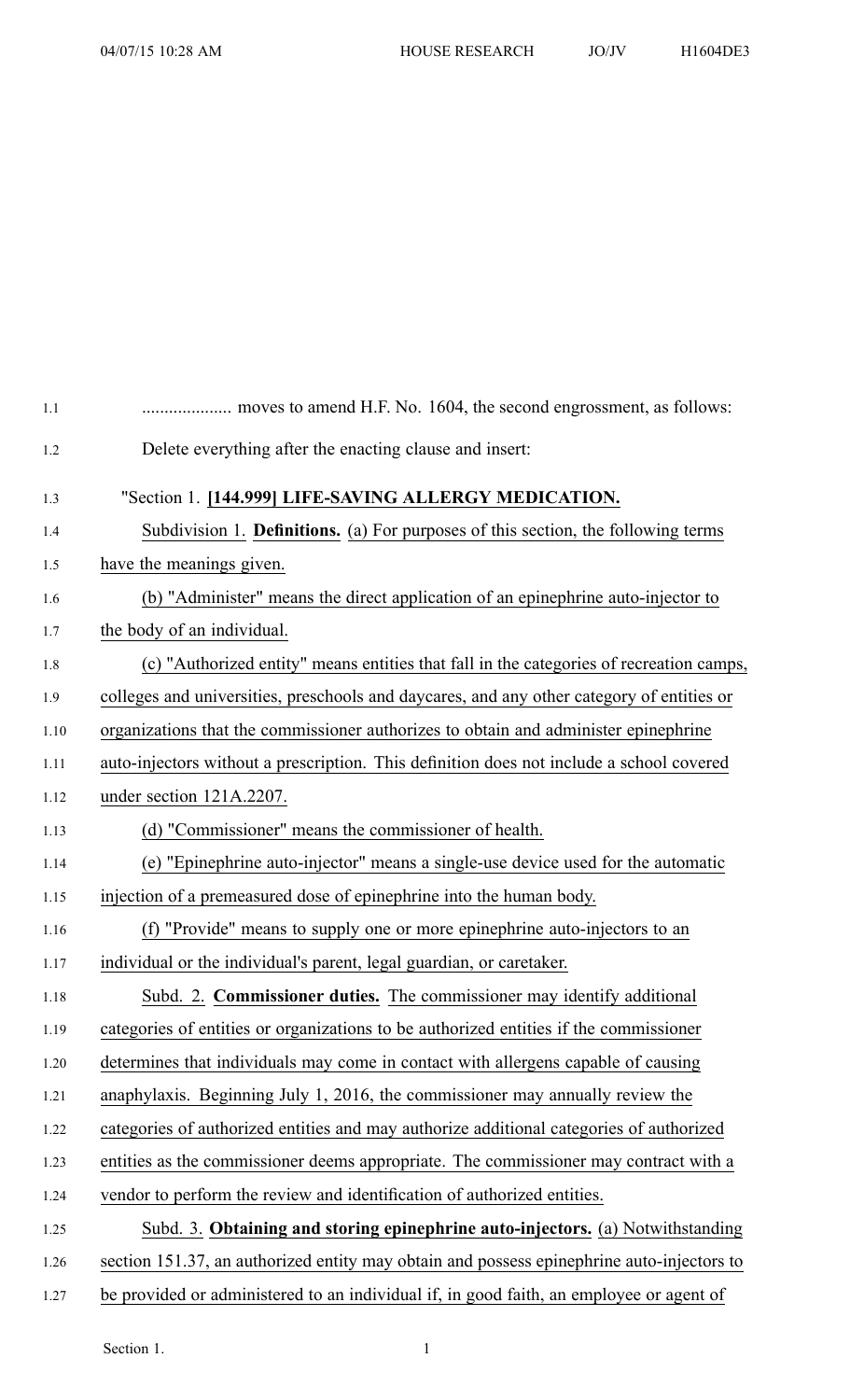| 2.1  | an authorized entity believes that the individual is experiencing anaphylaxis regardless     |
|------|----------------------------------------------------------------------------------------------|
| 2.2  | of whether the individual has a prescription for an epinephrine auto-injector. The           |
| 2.3  | administration of an epinephrine auto-injector in accordance with this section is not the    |
| 2.4  | practice of medicine.                                                                        |
| 2.5  | (b) An authorized entity may obtain epinephrine auto-injectors from pharmacies               |
| 2.6  | licensed as wholesale drug distributors pursuant to section 151.47. Prior to obtaining an    |
| 2.7  | epinephrine auto-injector, an owner, manager, or authorized agent of the entity must         |
| 2.8  | present to the pharmacy a valid certificate of training obtained pursuant to subdivision 5.  |
| 2.9  | (c) An authorized entity shall store epinephrine auto-injectors in a location readily        |
| 2.10 | accessible in an emergency and in accordance with the epinephrine auto-injector's            |
| 2.11 | instructions for use and any additional requirements that may be established by the          |
| 2.12 | commissioner. An authorized entity shall designate employees or agents who have              |
| 2.13 | completed the training program required under subdivision 5 to be responsible for the        |
| 2.14 | storage, maintenance, and control of epinephrine auto-injectors obtained and possessed       |
| 2.15 | by the authorized entity.                                                                    |
| 2.16 | Subd. 4. Use of epinephrine auto-injectors. (a) An owner, manager, employee, or              |
| 2.17 | agent of an authorized entity who has completed the training required under subdivision 5    |
| 2.18 | may:                                                                                         |
| 2.19 | (1) provide an epinephrine auto-injector for immediate administration to an                  |
| 2.20 | individual or the individual's parent, legal guardian, or caregiver if the employee or agent |
| 2.21 | believes, in good faith, the individual is experiencing anaphylaxis, regardless of whether   |
| 2.22 | the individual has a prescription for an epinephrine auto-injector or has previously been    |
| 2.23 | diagnosed with an allergy; or                                                                |
| 2.24 | (2) administer an epinephrine auto-injector to an individual who the employee                |
| 2.25 | or agent believes, in good faith, is experiencing anaphylaxis, regardless of whether the     |
| 2.26 | individual has a prescription for an epinephrine auto-injector or has previously been        |
| 2.27 | diagnosed with an allergy.                                                                   |
| 2.28 | (b) Nothing in this section shall be construed to require any authorized entity to           |
| 2.29 | maintain a stock of epinephrine auto-injectors.                                              |
| 2.30 | Subd. 5. Training. (a) In order to use an epinephrine auto-injector as authorized            |
| 2.31 | under subdivision 4, an individual must complete, every two years, an anaphylaxis training   |
| 2.32 | program conducted by a nationally recognized organization experienced in training            |
| 2.33 | laypersons in emergency health treatment, a statewide organization with experience           |
| 2.34 | providing training on allergies and anaphylaxis under the supervision of board certified     |
| 2.35 | allergy medical advisors, or an entity or individual approved by the commissioner to         |
| 2.36 | provide an anaphylaxis training program. The commissioner may approve specific entities      |
|      |                                                                                              |